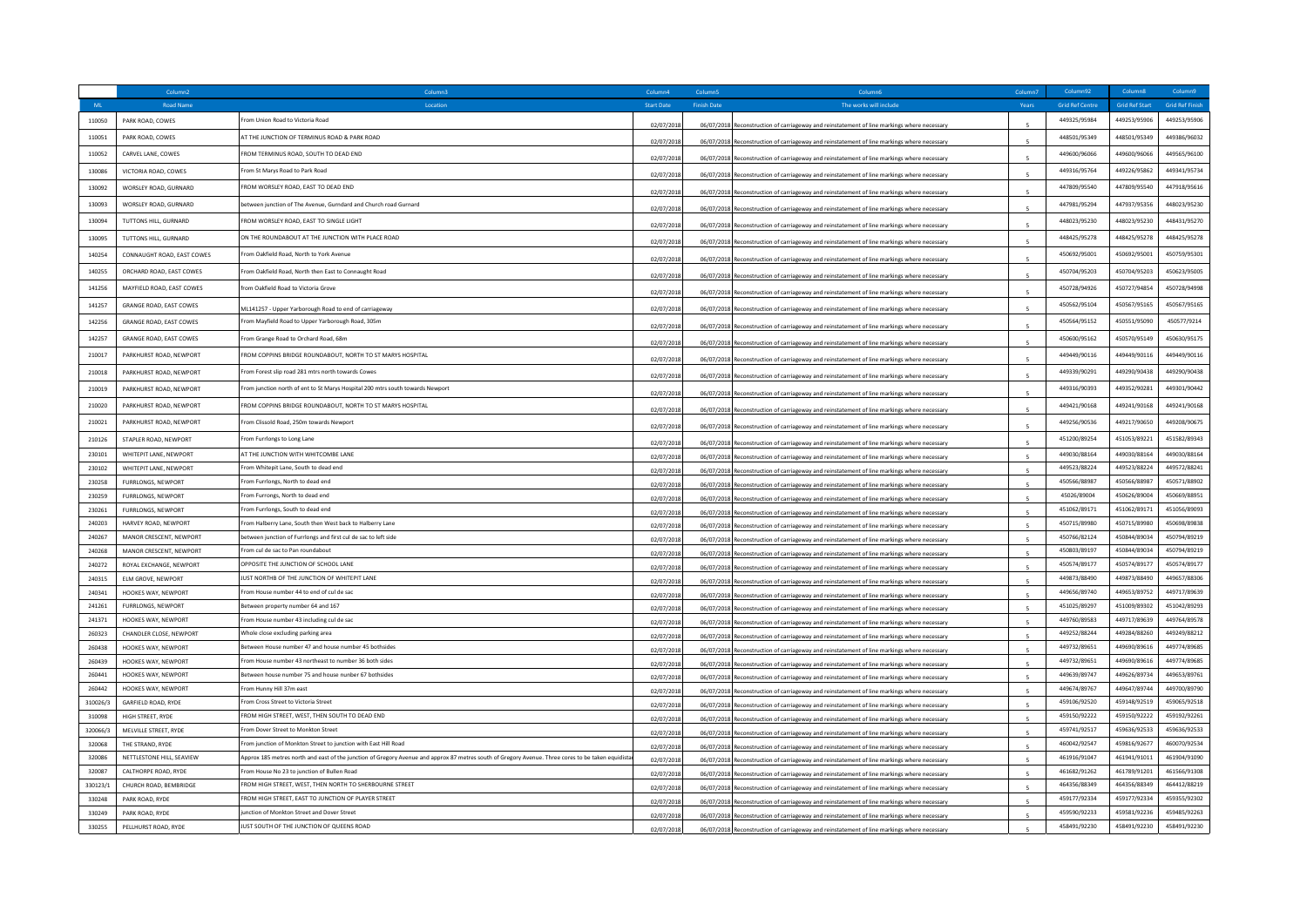| 330256             | PELLHURST ROAD, RYDE                             | Arthur Street to Ratcliffe Ave                                              | 02/07/2018 |               | 06/07/2018 Reconstruction of carriageway and reinstatement of line markings where necessary |              | 458561/91800 | 458565/91960 | 458565/91960 |
|--------------------|--------------------------------------------------|-----------------------------------------------------------------------------|------------|---------------|---------------------------------------------------------------------------------------------|--------------|--------------|--------------|--------------|
| 340156/1           | HIGH STREET, BEMBRIDGE                           | JUST SOUTH OF THE JUNCTION OF CHURCH ROAD                                   | 02/07/2018 |               | 06/07/2018 Reconstruction of carriageway and reinstatement of line markings where necessary |              | 464061/87575 | 464061/87575 | 464482/88316 |
| 340357             | <b>GATEHOUSE ROAD, RYDE</b>                      | From int os Stroudwood Road to entrance of Great Upton                      | 02/07/201  |               | 06/07/2018 Reconstruction of carriageway and reinstatement of line markings where necessary |              | 457983/90216 | 457900/90021 | 458085/90404 |
| 340358             | <b>GATEHOUSE ROAD, RYDE</b>                      | From Great Upton to Ashey Cemetery                                          | 02/07/2018 |               | 06/07/2018 Reconstruction of carriageway and reinstatement of line markings where necessary |              | 457839/89852 | 457784/89676 | 457895/89998 |
| 340359             | <b>GATEHOUSE ROAD, RYDE</b>                      | From Ashey Cemetery to Station Road                                         | 02/07/2018 |               | 06/07/2018 Reconstruction of carriageway and reinstatement of line markings where necessary |              | 457757/89472 | 457791/89274 | 457784/89676 |
| 340366             | HARDING SHUTE, BRADING                           | From West Lane to the pond                                                  | 02/07/2018 |               | 06/07/2018 Reconstruction of carriageway and reinstatement of line markings where necessary |              | 459481/88410 | 459286/88286 | 459626/88588 |
| 340367             | HARDING SHUTE, BRADING                           | From The Pond to Trucknells Cottages                                        | 02/07/2018 |               | 06/07/2018 Reconstruction of carriageway and reinstatement of line markings where necessary |              | 459775/88828 | 459626/88588 | 459978/89022 |
| 340368             | HARDING SHUTE, BRADING                           | From Truckells Cottage to junct with Beaper Shute                           | 02/07/2018 |               | 06/07/2018 Reconstruction of carriageway and reinstatement of line markings where necessary |              | 460150/89192 | 459978/89022 | 460405/89309 |
| 340514             | WELL STREET, RYDE                                | From junct of Swanmore Road to Prince Street                                |            |               |                                                                                             |              | 459065/92005 | 459139/91953 | 459218/91930 |
| 340515             | WELL STREET, RYDE                                | From Quarry Road to Prince Street                                           | 02/07/2018 |               | 06/07/2018 Reconstruction of carriageway and reinstatement of line markings where necessary |              | 459311/91904 | 459216/91868 | 459406/91939 |
| 340518             | <b>GULLY ROAD, NETTLESTONE</b>                   | From junction of Priory Drive 205 mts north east                            | 02/07/2018 |               | 06/07/2018 Reconstruction of carriageway and reinstatement of line markings where necessary |              | 462868/90518 | 462781/90442 | 463152/90825 |
| 340519             | GULLY ROAD, NETTLESTONE                          | From "The Willows" to Orchard Cottage                                       | 02/07/2018 |               | 06/07/2018 Reconstruction of carriageway and reinstatement of line markings where necessary |              | 462966/90657 | 462880/90529 | 463085/90773 |
| 340520             | <b>GULLY ROAD, NETTLESTONE</b>                   | From Esplanade, south to Last Light                                         | 02/07/201  | 06/07/2018    | construction of carriageway and reinstatement of line markings where necessary              |              | 463153/90738 | 463153/90738 | 463175/90856 |
| 340551             | PARK ROAD, RYDE                                  | Whole length of Park Road from Monkton St to West Hill Rd                   | 02/07/2018 |               | 06/07/2018 Reconstruction of carriageway and reinstatement of line markings where necessary |              | 459420/92284 | 459356/92258 | 459484/92311 |
| 340561             | LOWER HIGHLAND ROAD, RYDI                        | FROM LOWER HIGHLAND ROAD, SOUTH WEST TO SURBITON GROVE                      | 02/07/2018 |               | 06/07/2018 Reconstruction of carriageway and reinstatement of line markings where necessary |              | 459972/91813 | 459972/91813 | 459867/91627 |
| 340562             | LOWER HIGHLAND ROAD, RYDE                        | AT THE JUNCTION OF GREAT PRESTON ROAD & SURBITON GROVE                      | 02/07/2018 |               | 06/07/2018 Reconstruction of carriageway and reinstatement of line markings where necessary |              | 459825/91665 | 459825/91665 | 459923/91582 |
| 340585/1           | PITTS LANE, BINSTEAD                             | From Church Road 275m South                                                 | 02/07/2018 |               | 06/07/2018 Reconstruction of carriageway and reinstatement of line markings where necessary |              | 457512/92599 | 457575/92493 | 457500/92734 |
|                    |                                                  | From Pitts Lane 70 mtrs east thereof                                        | 02/07/2018 |               | 06/07/2018 Reconstruction of carriageway and reinstatement of line markings where necessary |              | 457542/92379 | 457534/92358 | 457539/92351 |
| 340586/2<br>340594 | PITTS LANE, BINSTEAD<br>ST MICHAELS AVENUE. RYDE | Between junction of Bettesworth Road and Upton Road                         | 02/07/2018 |               | 06/07/2018 Reconstruction of carriageway and reinstatement of line markings where necessary |              | 458705/91564 | 458746/91403 | 458746/91403 |
|                    |                                                  | Between junctions Upton Road and St Michaels Avenue                         | 02/07/2018 |               | 06/07/2018 Reconstruction of carriageway and reinstatement of line markings where necessary |              | 458781/91496 |              | 458789/91586 |
| 340595             | WILLIAM STREET, RYDE                             |                                                                             | 02/07/201  |               | 06/07/2018 Reconstruction of carriageway and reinstatement of line markings where necessary |              |              | 458735/91446 |              |
| 340601             | PRIORY DRIVE, NETTLESTONE                        | First section of Priory Drive, 340m                                         | 02/07/2018 |               | 06/07/2018 Reconstruction of carriageway and reinstatement of line markings where necessary |              | 462424/90461 | 462412/90443 | 462436/90479 |
| 341312/2           | NEW ROAD, WOOTTON                                | FROM HIGH STREET, NORTH TO SINGLE LIGHT                                     | 02/07/2018 |               | 06/07/2018 Reconstruction of carriageway and reinstatement of line markings where necessary |              | 454462/92225 | 454462/92225 | 454506/91990 |
| 341313/1           | NEW ROAD, WOOTTON                                | From junction with St Edmunds Walk 180m NE                                  | 02/07/2018 |               | 06/07/2018 Reconstruction of carriageway and reinstatement of line markings where necessary |              | 454657/92282 | 454594/92220 | 454720/92345 |
| 341314/1           | NEW ROAD, WOOTTON                                | From Five Oaks to Tideway                                                   | 02/07/2018 | 06/07/2018    | leconstruction of carriageway and reinstatement of line markings where necessary            |              | 454812/92432 | 454723/92341 | 454887/92534 |
| 360721             | FERNICLOSE ROAD, SEAVIEW                         | Juntion of Gulley Road to c/o property named "St Hilda"                     | 02/07/2018 |               | 06/07/2018 Reconstruction of carriageway and reinstatement of line markings where necessary |              | 463162/90844 | 463153/90825 | 463178/90857 |
| 361514             | <b>EDWARD STREET, RYDE</b>                       | FROM WELL STREET, NORTH TO DEAD END                                         | 02/07/2018 |               | 06/07/2018 Reconstruction of carriageway and reinstatement of line markings where necessary |              | 459181/92060 | 459181/92060 | 459139/91953 |
| 410005             | VICTORIA AVENUE, SHANKLIN                        | From Peacock Close 250m Northwest                                           | 02/07/2018 |               | 06/07/2018 Reconstruction of carriageway and reinstatement of line markings where necessary |              | 457009/81196 | 456901/81255 | 456901/81255 |
| 410006/1           | VICTORIA AVENUE, SHANKLIN                        | From 250m Northwest of Peacock Close to 165mm West of Upper Hyde Road       | 02/07/201  |               | 06/07/2018 Reconstruction of carriageway and reinstatement of line markings where necessary |              | 456890/81397 | 456883/81366 | 456882/81427 |
| 410007             | GODSHILL ROAD, SHANKLIN                          | From 165m West of Upper Hyde Road to Apse Manor Road                        | 02/07/2018 | 06/07/2018 Re | construction of carriageway and reinstatement of line markings where necessary              |              | 456606/81438 | 456715/81446 | 456715/81446 |
| 410008/            | WHITELEY BANK, VENTNOR                           | rom Apse Manor Road 220 mtrs west                                           | 02/07/2018 |               | 06/07/2018 Reconstruction of carriageway and reinstatement of line markings where necessary |              | 456344/81489 | 456455/8146: | 456288/81504 |
| 410009/            | WHITELEY BANK, VENTNOR                           | From 220 mtrs west of Anse Manor Road a further 540 mtrs west               | 02/07/2018 |               | 06/07/2018 Reconstruction of carriageway and reinstatement of line markings where necessary |              | 456021/81514 | 456288/81504 | 455756/81476 |
| 410010/1           | WHITELEY BANK, VENTNOR                           | From St Johns Road a further 647 metres east                                | 02/07/2018 |               | 06/07/2018 Reconstruction of carriageway and reinstatement of line markings where necessary |              | 455435/81482 | 455756/81476 | 455124/81572 |
| 420153             | PRINCELETT SHUTE, NEWCHURCH                      | from junction of Ventnor road to intersection with Little Princelett Road   | 02/07/2018 |               | 06/07/2018 Reconstruction of carriageway and reinstatement of line markings where necessary |              | 455059/82831 | 455929/82732 | 455990/82933 |
| 430363/1           | PEROWNE WAY, SANDOWN                             | rom Jeals Lane to Halford Close, 210m                                       | 02/07/2018 |               | 06/07/2018 Reconstruction of carriageway and reinstatement of line markings where necessary |              | 459735/85125 | 459635/85090 | 459840/85113 |
| 430364/            | PEROWNE WAY, SANDOWN                             | From Halford Close 260m west                                                | 02/07/2018 |               | 06/07/2018 Reconstruction of carriageway and reinstatement of line markings where necessary |              | 459632/85089 | 459502/85058 | 459502/85058 |
| 430375             | PEROWNE WAY, SANDOWN                             | AT THE JUNCTION OF MORTON COMMON TO JEALS LANE                              | 02/07/2018 |               | 06/07/2018 Reconstruction of carriageway and reinstatement of line markings where necessary |              | 459905/85174 | 459840/85113 | 459968/85232 |
| 440254             | FURZE HILL ROAD, SHANKLIN                        | From Victoria Road north to Hatherton Road                                  | 02/07/201  |               | 06/07/2018 Reconstruction of carriageway and reinstatement of line markings where necessary |              | 457950/81388 | 457950/81388 | 457882/81228 |
| 440263             | HOWARD ROAD, SHANKLIN                            | FROM SANDOWN ROAD, FAST TO DEAD END                                         | 02/07/2018 |               | 06/07/2018 Reconstruction of carriageway and reinstatement of line markings where necessary |              | 458582/82291 | 458582/82291 | 458781/82264 |
| 440271             | LITTLESTAIRS ROAD, SHANKLIN                      | FROM SANDOWN ROAD, EAST, THEN NORTH TO DEAD END                             | 02/07/2018 |               | 06/07/2018 Reconstruction of carriageway and reinstatement of line markings where necessary |              | 458766/82541 | 458766/82541 | 458638/82397 |
| 440295             | <b>BATTS ROAD, SHANKLIN</b>                      | From Sibden Road to Orchard Road                                            | 02/07/2018 |               | 06/07/2018 Reconstruction of carriageway and reinstatement of line markings where necessary |              | 457801/81400 | 457779/81357 | 457824/81443 |
| 440317             | MAIDA VALE ROAD, SHANKLIN                        | FROM WILTON PARK ROAD, NORTH TO DEAD END                                    | 02/07/2018 | 06/07/2018    | leconstruction of carriageway and reinstatement of line markings where necessary            |              | 458390/82179 | 458390/82179 | 458595/82433 |
| 460503             | WILTON ROAD, SHANKLIN                            | From junction with Maida Vale road to end of carriageway                    | 02/07/2018 |               | 06/07/2018 Reconstruction of carriageway and reinstatement of line markings where necessary |              | 458586/82419 | 458566/82390 | 458566/82390 |
| 460508             | <b>BATTS ROAD, SHANKLIN</b>                      | From junction OF Sylban Drive to House No 61                                | 02/07/2018 |               | 06/07/2018 Reconstruction of carriageway and reinstatement of line markings where necessary |              | 448664/89150 | 448719/89213 | 448719/89213 |
| 530052/            | <b>LOVE LANE, VENTNOR</b>                        | From property named "Woodhaven" to property named "Rydal"                   | 02/07/2018 |               | 06/07/2018 Reconstruction of carriageway and reinstatement of line markings where necessary |              | 455062/77050 | 455018/77049 | 455039/77050 |
| 530053/1           | STEEPHILL ROAD, VENTNOR                          | From property named "Rydal" to junction of Castle Road                      | 02/07/2018 |               | 06/07/2018 Reconstruction of carriageway and reinstatement of line markings where necessary |              | 455225/77093 | 455362/77153 | 455362/77153 |
| 530054/1           | PARK AVENUE, VENTNOR                             | From junction of Zig Zag Road & Belgraye Road, South West to Steephill Road | 02/07/2018 | 06/07/2018    | construction of carriageway and reinstatement of line markings where necessary              |              | 455828/77422 | 455828/77422 | 455458/77233 |
| 530099             | NEWPORT ROAD, NITON                              | rom junct with Southford Lane to The Lodge                                  | 02/07/2018 |               | 06/07/2018 Reconstruction of carriageway and reinstatement of line markings where necessary |              | 451116/78838 | 451126/78895 | 451126/78895 |
| 530100             | NEWPORT ROAD, NITON                              | From junt of Southford Lane to entrance of Sibbecks Farm                    | 02/07/2018 |               | 06/07/2018 Reconstruction of carriageway and reinstatement of line markings where necessary |              | 451135/78943 | 451114/79167 | 450983/79277 |
| 530101             | NEWPORT ROAD, NITON                              | From entrance to Sibbecks Farm to junction with Shinybricks Lane            | 02/07/2018 |               | 06/07/2018 Reconstruction of carriageway and reinstatement of line markings where necessary |              | 450896/79444 | 450856/79616 | 450977/79285 |
| 530102             | NITON ROAD, GODSHILL                             | Erom Sewage works entrance to Holden Farm entrance                          | 02/07/2018 |               | 06/07/2018 Reconstruction of carriageway and reinstatement of line markings where necessary |              | 450877/80046 | 450863/80257 | 450912/79844 |
| 530103             | NITON ROAD, GODSHILL                             | From Holden Farm to junction of Appleford Road                              | 02/07/2018 |               | 06/07/2018 Reconstruction of carriageway and reinstatement of line markings where necessary |              | 450842/80477 | 450801/80693 | 450863/80257 |
| 530104             | NITON ROAD, ROOKLEY                              | From junction Roud Road to path leading to Fuscsia Cottage                  | 02/07/201  |               | 06/07/2018 Reconstruction of carriageway and reinstatement of line markings where necessary |              | 451088/81143 | 451151/81242 | 451060/81029 |
| 530105             | NITON ROAD, ROOKLEY                              | From Fuchsia Cottage to path leading to "Tank'                              | 02/07/2018 |               | 06/07/2018 Reconstruction of carriageway and reinstatement of line markings where necessary |              | 451094/81506 | 451045/81773 | 451151/81242 |
| 530106             | NITON ROAD, ROOKLEY                              | From path leadint to "Tank" - pass the layby                                | 02/07/2018 |               | 06/07/2018 Reconstruction of carriageway and reinstatement of line markings where necessary | $\mathbf{R}$ | 451048/82015 | 451029/82257 | 451045/81773 |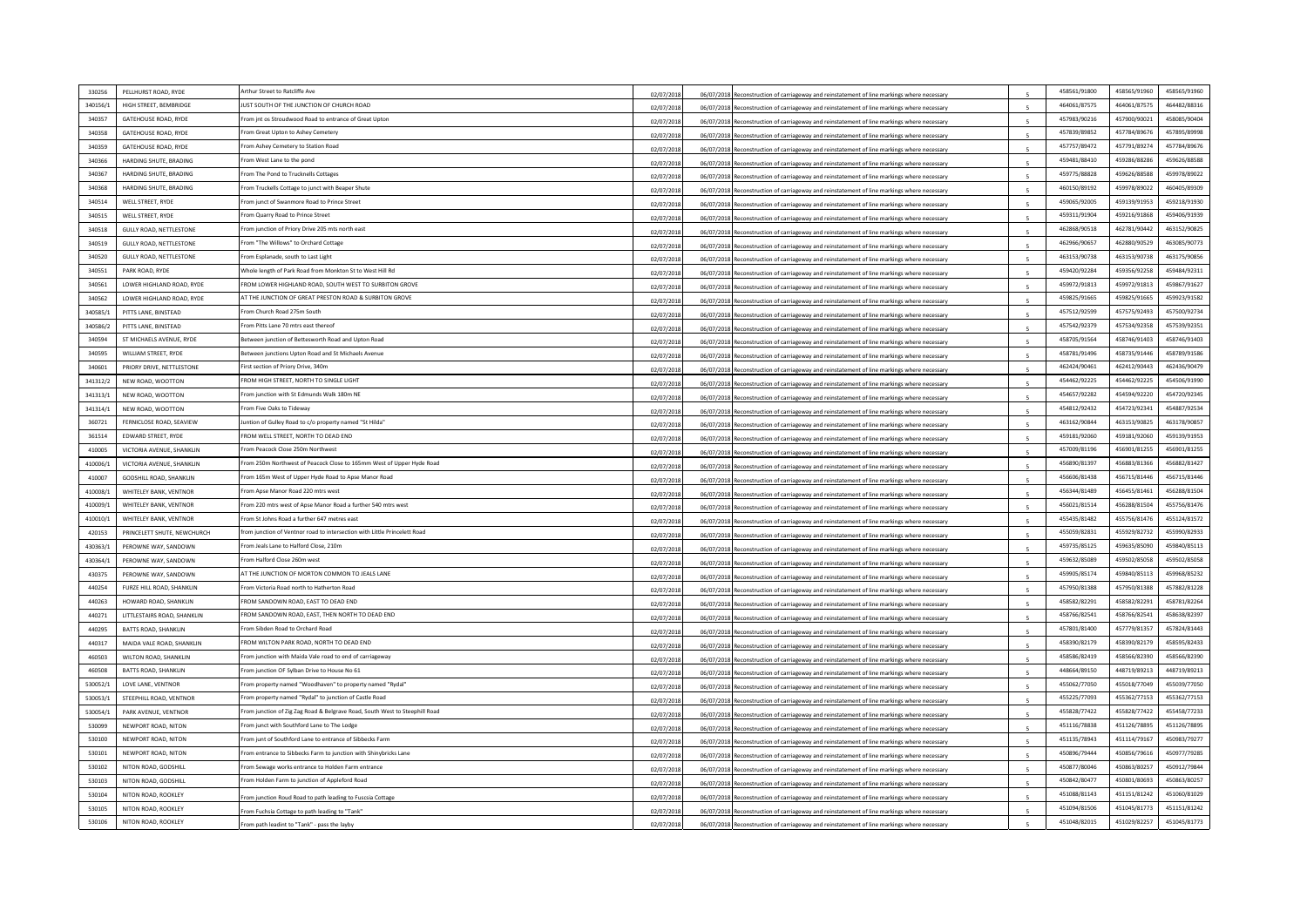| NITON ROAD, ROOKLEY<br>530107                                  |                                                                                                                                           |            |                 |                                                                                             |              | 451076/82474                 | 451091/82695 | 451029/82257                 |
|----------------------------------------------------------------|-------------------------------------------------------------------------------------------------------------------------------------------|------------|-----------------|---------------------------------------------------------------------------------------------|--------------|------------------------------|--------------|------------------------------|
| 530108<br>NITON ROAD, ROOKLEY                                  | From the layby to property named "Clematis'                                                                                               | 02/07/2018 |                 | 06/07/2018 Reconstruction of carriageway and reinstatement of line markings where necessar  |              | 451082/82845                 | 451082/82696 | 451090/82995                 |
| 530139<br><b>GODSHILL ROAD, WHITWELL</b>                       | From property named "Clematis" to Chequers Inn Road                                                                                       | 02/07/2018 |                 | 06/07/2018 Reconstruction of carriageway and reinstatement of line markings where necessary |              | 451834/79172                 | 451988/79429 | 451769/78883                 |
| 530140<br>GODSHILL ROAD, WHITWELL                              | rom Southford Lane 560m North                                                                                                             | 02/07/2018 |                 | 06/07/2018 Reconstruction of carriageway and reinstatement of line markings where necessary |              | 452110/79692                 | 452113/79997 | 451988/79429                 |
| 530141<br>WHITWELL ROAD, GODSHILL                              | From Sheepwash Lane 610m South                                                                                                            | 02/07/2018 |                 | 06/07/2018 Reconstruction of carriageway and reinstatement of line markings where necessary |              | 452072/80309                 | 452052/80622 | 452113/79997                 |
| 530142<br>WHITWELL ROAD, GODSHILL                              | From Sheepwash Lane 630m North                                                                                                            | 02/07/2018 |                 | 06/07/2018 Reconstruction of carriageway and reinstatement of line markings where necessary |              | 452174/80837                 | 452165/81154 | 452165/81154                 |
| 540178<br>YARBOROUGH ROAD, WROXALL                             | From Beacon Alley 658m South                                                                                                              | 02/07/2018 |                 | 06/07/2018 Reconstruction of carriageway and reinstatement of line markings where necessary |              | 455158/80154                 | 455158/80154 | 455233/80052                 |
| 540218/2<br>NETTI FCOMBE LANE, WHITWELL                        | From Castle Road, North West to The Glade                                                                                                 | 02/07/2018 |                 | 06/07/2018 Reconstruction of carriageway and reinstatement of line markings where necessary |              | 452712/78267                 | 452712/78267 | 452083/78074                 |
|                                                                | FROM HIGH STREET, EAST TO END COLUMN                                                                                                      | 02/07/2018 |                 | 06/07/2018 Reconstruction of carriageway and reinstatement of line markings where necessary | $\mathbf{r}$ | 456275/77673                 | 456275/77673 | 456117/77797                 |
| 540273<br>SOUTHGROVE ROAD, VENTNOR<br>YARMOUTH ROAD, CALBOURNE | From Grove Road, North heading back to Grove Road<br>Start 130 mts west of Dinglers Farmhouse to entrance of Industrial units to the east | 02/07/2018 |                 | 06/07/2018 Reconstruction of carriageway and reinstatement of line markings where necessary |              | 445329/89398                 | 445600/89434 | 445191/89425                 |
| 610046                                                         |                                                                                                                                           | 02/07/2018 |                 | 06/07/2018 Reconstruction of carriageway and reinstatement of line markings where necessary |              |                              |              |                              |
| 620108<br>FRESHWATER ROAD, SHALFLEET                           | From entrance of Stockbridge Cottage to 510 mts East                                                                                      | 02/07/2018 |                 | 06/07/2018 Reconstruction of carriageway and reinstatement of line markings where necessary |              | 437608/86248<br>439633/85879 | 437368/86317 | 437856/86203<br>439726/85893 |
| 620161<br><b>ERESHWATER ROAD, SHALFLEET</b>                    | Between junction B3399 and Brook road                                                                                                     | 02/07/2018 |                 | 06/07/2018 Reconstruction of carriageway and reinstatement of line markings where necessary |              |                              | 439527/85863 |                              |
| 620162<br>FRESHWATER ROAD, SHALFLEET                           | From Brook Road to entrance of Matthews Barn                                                                                              | 02/07/2018 |                 | 06/07/2018 Reconstruction of carriageway and reinstatement of line markings where necessary |              | 440094/86021                 | 440449/86179 | 440449/86179                 |
| 620163<br><b>ERESHWATER ROAD, SHALFLEET</b>                    | From entrance of Matthews Barn to entrance of Hawley Cottage                                                                              | 02/07/2018 |                 | 06/07/2018 Reconstruction of carriageway and reinstatement of line markings where necessary |              | 440797/86305                 | 441109/86502 | 440456/86186                 |
| 620165/2<br>FRESHWATER ROAD, SHALFLEET                         | Junction of Newport Road to Calbourne Mill                                                                                                | 02/07/2018 |                 | 06/07/2018 Reconstruction of carriageway and reinstatement of line markings where necessary |              | 441496/86767                 | 441748/86800 | 441748/86800                 |
| 630072<br>MILITARY ROAD, BRIGHSTONE                            | rom Brook Village Road 460m East                                                                                                          | 02/07/2018 |                 | 06/07/2018 Reconstruction of carriageway and reinstatement of line markings where necessary |              | 439050/83452                 | 438861/83563 | 438861/83563                 |
| MILITARY ROAD, BRIGHSTONE<br>630073                            | From point of 460m east of Brook Village Road to entrance of Farm track east of farm complex                                              | 02/07/2018 |                 | 06/07/2018 Reconstruction of carriageway and reinstatement of line markings where necessary |              | 439050/83452                 | 438861/83563 | 438861/83563                 |
| 630074<br>MILITARY ROAD, BRIGHSTONE                            | From Farm track east of farm complex to Ridge Lane                                                                                        | 02/07/2018 |                 | 06/07/2018 Reconstruction of carriageway and reinstatement of line markings where necessary |              | 439809/82898                 | 439538/83091 | 440070/82698                 |
| 630075<br>MILITARY ROAD, BRIGHSTONE                            | From junction of Ridge Lane 490 mts east                                                                                                  | 02/07/2018 |                 | 06/07/2018 Reconstruction of carriageway and reinstatement of line markings where necessary |              | 440314/82655                 | 440070/82543 | 440533/82698                 |
| 630076<br>MILITARY ROAD, BRIGHSTONE                            | From Isle of Wight Pearl 459 mtrs west                                                                                                    | 02/07/2018 |                 | 06/07/2018 Reconstruction of carriageway and reinstatement of line markings where necessary |              | 440786/82363                 | 440533/82543 | 441087/82268                 |
| 630077<br>MILITARY ROAD, BRIGHSTONE                            | From the Isle of Wight Pearl 498 mtrs east                                                                                                | 02/07/2018 |                 | 06/07/2018 Reconstruction of carriageway and reinstatement of line markings where necessary |              | 441323/82193                 | 441087/82268 | 441563/82133                 |
| 630078<br>MILITARY ROAD, BRIGHSTONE                            | From junction of New Road 455 mtrs west                                                                                                   | 02/07/2018 |                 | 06/07/2018 Reconstruction of carriageway and reinstatement of line markings where necessary |              | 441785/82067                 | 441563/82133 | 442017/82050                 |
| 630079<br>MILITARY ROAD, BRIGHSTONE                            | From New Road to Marsh Green                                                                                                              | 02/07/2018 |                 | 06/07/2018 Reconstruction of carriageway and reinstatement of line markings where necessary |              | 442090/82055                 | 442343/81993 | 442080/82055                 |
| 630080<br>MILITARY ROAD, BRIGHSTONE                            | rom Marsh Green 377.28 mts East                                                                                                           | 02/07/2018 | 06/07/2018 Reco | struction of carriageway and reinstatement of line markings where necessary                 |              | 442750/81684                 | 442600/81797 | 442908/81582                 |
| 630081<br>MILITARY ROAD, BRIGHSTONE                            | Start 378 mtrs east of Marsh Green for 590 mtrs East                                                                                      | 02/07/2018 |                 | 06/07/2018 Reconstruction of carriageway and reinstatement of line markings where necessary |              | 443124/81453                 | 442908/81582 | 443346/81335                 |
| MILITARY ROAD, BRIGHSTONE<br>630082                            | Start 968 mtrs east of Marsh Green for 500 mtrs East                                                                                      | 02/07/2018 |                 | 06/07/2018 Reconstruction of carriageway and reinstatement of line markings where necessary |              | 443567/81213                 | 443346/81335 | 443782/81080                 |
| 630083<br>MILITARY ROAD, BRIGHSTONE                            | rom the entrance of the Dinosaur Farm 452 mtrs North West                                                                                 | 02/07/2018 |                 | 06/07/2018 Reconstruction of carriageway and reinstatement of line markings where necessary |              | 443970/80953                 | 443782/81080 | 444159/80826                 |
| 630084<br>MILITARY ROAD, SHORWELL                              | rom Chine Lane 393 South East                                                                                                             | 02/07/2018 |                 | 06/07/2018 Reconstruction of carriageway and reinstatement of line markings where necessary |              | 444956/80068                 | 444814/80204 | 445096/79930                 |
| 630085<br>MILITARY ROAD, SHORWELL                              | Start 393 mtrs South East of Chine Lane to 510 mtrs South East                                                                            | 02/07/2018 |                 | 06/07/2018 Reconstruction of carriageway and reinstatement of line markings where necessary |              | 445285/79756                 | 445096/79930 | 445465/79573                 |
| 630086<br>MILITARY ROAD, SHORWELL                              | From Hills Lane 5884 mtrs North West                                                                                                      | 02/07/2018 |                 | 06/07/2018 Reconstruction of carriageway and reinstatement of line markings where necessary |              | 445681/79379                 | 445465/79573 | 445908/79196                 |
| 630087<br>MILITARY ROAD, SHORWELL                              | From Hills Lane 424 mtrs South East                                                                                                       | 02/07/2018 |                 | 06/07/2018 Reconstruction of carriageway and reinstatement of line markings where necessary |              | 446103/79115                 | 445908/79196 | 446294/79022                 |
| 630088<br>MILITARY ROAD, SHORWELL                              | Start 424 mtrs South East of Hills Lane for 395 mrts South East to junct with track                                                       | 02/07/2018 |                 | 06/07/2018 Reconstruction of carriageway and reinstatement of line markings where necessary |              | 446471/78938                 | 446294/79022 | 446643/78848                 |
| 630089/1<br>MILITARY ROAD, SHORWELL                            | Start 829 mtrs South East of Hills Lane for 505 mtrs South East                                                                           | 02/07/2018 |                 | 06/07/2018 Reconstruction of carriageway and reinstatement of line markings where necessary |              | 446809/78658                 | 446643/78848 | 446993/78488                 |
| 630090/1<br>MILITARY ROAD, SHORWELL                            | From Southdown road 498 mtrs North West                                                                                                   | 02/07/2018 |                 | 06/07/2018 Reconstruction of carriageway and reinstatement of line markings where necessary |              | 447198/78344                 | 446993/78488 | 447407/78207                 |
| 630091/<br>MILITARY ROAD, SHORWELL                             | From Southdown road to entrance of property opp St Cather 502 mtrs                                                                        | 02/07/2018 |                 | 06/07/2018 Reconstruction of carriageway and reinstatement of line markings where necessary |              | 447615/78072                 | 447407/78207 | 447830/77947                 |
| 630092/<br>MILITARY ROAD, SHORWELL                             | From entrance of property opp St Cather to entrance of Sunset over Brighstone Bay entrance                                                | 02/07/2018 |                 | 06/07/2018 Reconstruction of carriageway and reinstatement of line markings where necessary |              | 448002/77835                 | 447830/77947 | 448114/77657                 |
| 630093/1<br>MILITARY ROAD, SHORWELL                            | rom Church Place road North West to entrance of Sunset over Brighstone Bay entance                                                        | 02/07/2018 |                 | 06/07/2018 Reconstruction of carriageway and reinstatement of line markings where necessary | $\mathbf{r}$ | 448211/77562                 | 448114/77657 | 448346/77533                 |
| SHALCOMBE ROAD, CALBOURNE<br>630112                            | From Freshwater Road junction to junction of Brook Road                                                                                   | 02/07/2018 |                 | 06/07/2018 Reconstruction of carriageway and reinstatement of line markings where necessary |              | 439523/85316                 | 439521/85069 | 439597/85648                 |
| 630113<br><b>BROOK ROAD, BROOK</b>                             | From the junction of Shalcombe Road to a point 600m south thereof                                                                         | 02/07/2018 |                 | 06/07/2018 Reconstruction of carriageway and reinstatement of line markings where necessary |              | 439523/85317                 | 439522/85070 | 439597/85648                 |
| 630116<br><b>BRIGHSTONE ROAD, BROOK</b>                        | From junction with Brook Villiage Road South East to entrance of propety (on left) short of Sun Inr                                       | 02/07/2018 |                 | 06/07/2018 Reconstruction of carriageway and reinstatement of line markings where necessary |              | 439517/84140                 | 439402/84278 | 439695/84066                 |
| 630118<br><b>BRIGHSTONE ROAD, BROOK</b>                        | Start from jnc of Hulverstone Lane 131 East for 252 mtrs South East                                                                       | 02/07/2018 |                 | 06/07/2018 Reconstruction of carriageway and reinstatement of line markings where necessary |              | 440114/83926                 | 439998/83974 | 439998/83974                 |
| 630119<br><b>BRIGHSTONE ROAD, BROOK</b>                        | Start 383 mtrs South East of Hulversone to 54 mtr short with junct of Church Lane                                                         | 02/07/2018 |                 | 06/07/2018 Reconstruction of carriageway and reinstatement of line markings where necessary |              | 440480/83760                 | 440326/83849 | 440326/83849                 |
| 630121<br><b>BROOK ROAD, BRIGHSTONE</b>                        | Start 41 mtrs South East of junction of Hoxall Lane for 271 mtrs East                                                                     | 02/07/2018 |                 | 06/07/2018 Reconstruction of carriageway and reinstatement of line markings where necessary |              | 440854/83650                 | 440721/83676 | 440987/83619                 |
| 630122<br><b>BROOK ROAD, BRIGHSTONE</b>                        | Start 125 mtrs West of Strawberry Lane 218 mtrs South East                                                                                | 02/07/2018 |                 | 06/07/2018 Reconstruction of carriageway and reinstatement of line markings where necessary |              | 441154/83613                 | 440987/83619 | 441288/83511                 |
| 630124<br><b>BROOK ROAD, BRIGHSTON</b>                         | Start 123 mrts South East of Pitt Place Lane for 254 mrts                                                                                 | 02/07/2018 |                 | 06/07/2018 Reconstruction of carriageway and reinstatement of line markings where necessary |              | 441627/83342                 | 441513/83396 | 441745/83301                 |
| 630154/1<br>WELLOW ROAD, WELLOW                                | From Station Road 430m West                                                                                                               | 02/07/2018 | 06/07/2018 Re   | construction of carriageway and reinstatement of line markings where necessary              |              | 439980/88226                 | 439773/88178 | 440189/88269                 |
| 630197<br><b>BROOK VILLAGE ROAD, BROOK</b>                     | From Brighstone Road 252 mts South West                                                                                                   | 02/07/2018 |                 | 06/07/2018 Reconstruction of carriageway and reinstatement of line markings where necessary |              | 439301/84105                 | 439211/84014 | 439374/84211                 |
| 630270<br><b>GRANGE ROAD, BRIGHSTONE</b>                       | <b>Jnct with Military road and Mill Lane</b>                                                                                              | 02/07/2018 |                 | 06/07/2018 Reconstruction of carriageway and reinstatement of line markings where necessary |              | 442233/82204                 | 442446/82373 | 442446/82375                 |
| 630271<br><b>NEW ROAD, BRIGHSTONE</b>                          | inct with Mill Lane and Wilberforce Road                                                                                                  | 02/07/2018 |                 | 06/07/2018 Reconstruction of carriageway and reinstatement of line markings where necessary |              | 442509/82400                 | 442638/82484 | 442638/82484                 |
| 630272<br>NEW ROAD, BRIGHSTONE                                 | lunct with Wilberforce Road and Main Road                                                                                                 | 02/07/2018 |                 | 06/07/2018 Reconstruction of carriageway and reinstatement of line markings where necessary | $\mathbf{S}$ | 442830/82606                 | 442887/82722 | 442718/82538                 |
| 640273<br>VICTORIA ROAD, FRESHWATER                            | AT THE JUNCTION OF GATE LANE & VICTORIA ROAD                                                                                              | 02/07/2018 |                 | 06/07/2018 Reconstruction of carriageway and reinstatement of line markings where necessary |              | 434145/86135                 | 434145/86135 | 434152/86821                 |
| 640274<br>VICTORIA ROAD, FRESHWATER                            | From junct with Easton Lane to junt with Guvers Road                                                                                      | 02/07/2018 |                 | 06/07/2018 Reconstruction of carriageway and reinstatement of line markings where necessary |              | 434162/86460                 | 434211/86506 | 434160/86390                 |
| 640299/<br>TOWN LANE, CALBOURNE                                | From entrance to Old Vicarage Lane 278 mtrs North West                                                                                    | 02/07/2018 |                 | 06/07/2018 Reconstruction of carriageway and reinstatement of line markings where necessary |              | 442996/90363                 | 443048/90260 | 442974/90478                 |
| 640310<br>MILL LANE, SHORWELL                                  | Between the junctions of Wolverton Lane and New Road                                                                                      | 02/07/2018 |                 | 06/07/2018 Reconstruction of carriageway and reinstatement of line markings where necessary | $\leq$       | 444961/81760                 | 444788/81831 | 445142/81736                 |
|                                                                |                                                                                                                                           |            |                 |                                                                                             |              |                              |              |                              |